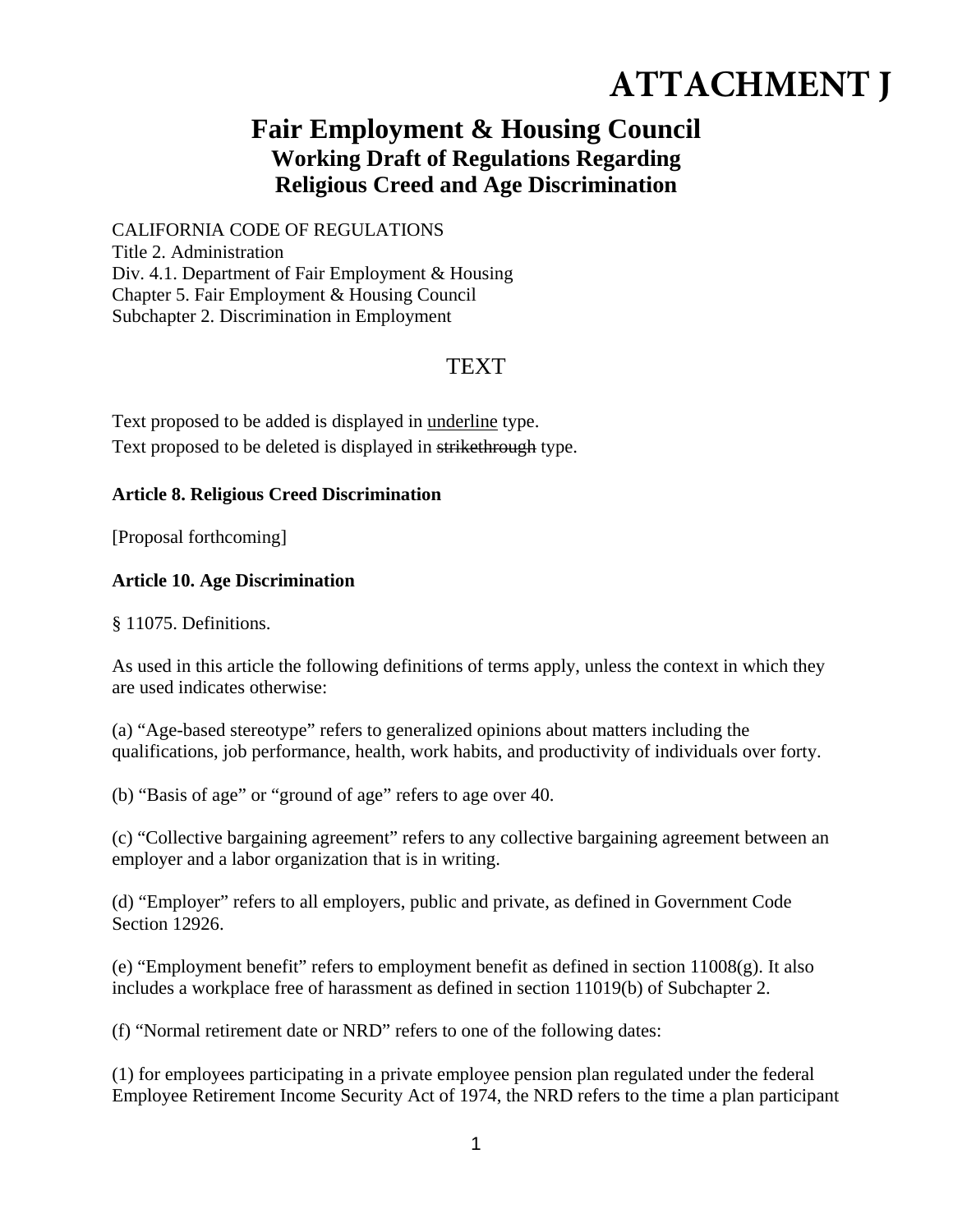reaches normal retirement age under the plan or refers to the later of either the time a plan participant reaches 65 or the 10th anniversary of the time a plan participant commenced participation in the plan;

(2) for employees not described under (1) whose employers have a written retirement policy or whose employers are parties to a collective bargaining agreement that specifies retirement practices, the NRD refers to the normal retirement time or age specified in such a policy or agreement; or

(3) for employees not described under either (1) or (2) the NRD refers to the last calendar day of the month in which an employee reaches his or her 70th birthday.

(g) "Over 40" refers to the chronological age of an individual who has reached or passed his or her 40th birthday.

(h) "Private employer" refers to all employers not defined in subsection (d) above.

(i) "Public employer" refers to public agencies as defined in Government Code Section 31204.

(j) "Retirement or Pension Program" refers to any plan, program or policy of an employer that is in writing and has been communicated to eligible or affected employees, which is intended to provide an employee with income upon retirement (this may include pension plans, profitsharing plans, money-purchase plans, tax-sheltered annuities, employer sponsored Individual Retirement Accounts, employee stock ownership plans, matching thrift plans, or stock bonus plans or other forms of defined benefit or defined contribution plans).

Note: Authority cited: Section 12935(a), Government Code. Reference: Sections 12926, 12940, 12941(a) and 12942, Government Code.

§ 11076. Establishing Age Discrimination.

(a) Employers. Discrimination on the basis of age may be established by showing that a job applicant's or employee's age over 40 was considered in the denial of employment or an employment benefit. The presumption of discrimination may also be established by showing disparate treatment of applicants or employees over the age of 40, unless such disparate treatment is tied to a legitimate overriding business necessity such that the treatment is necessary to the safe and efficient operation of the business and effectively fulfills the business purpose it is supposed to serve. The practice may still be impermissible where it is shown that an alternative practice would have accomplished the business purpose equally well with a lesser discriminatory impact. The mere preference to retain lower paid workers, alone, is insufficient to negate the presumption.

(b) Employment Agencies, Labor Organizations, and Apprenticeship Training Programs in Which the State Participates. Discrimination on the basis of age may be established against employment agencies, labor organizations, and apprenticeship training programs in which the state participates upon a showing that they have engaged in recruitment, screening, advertising,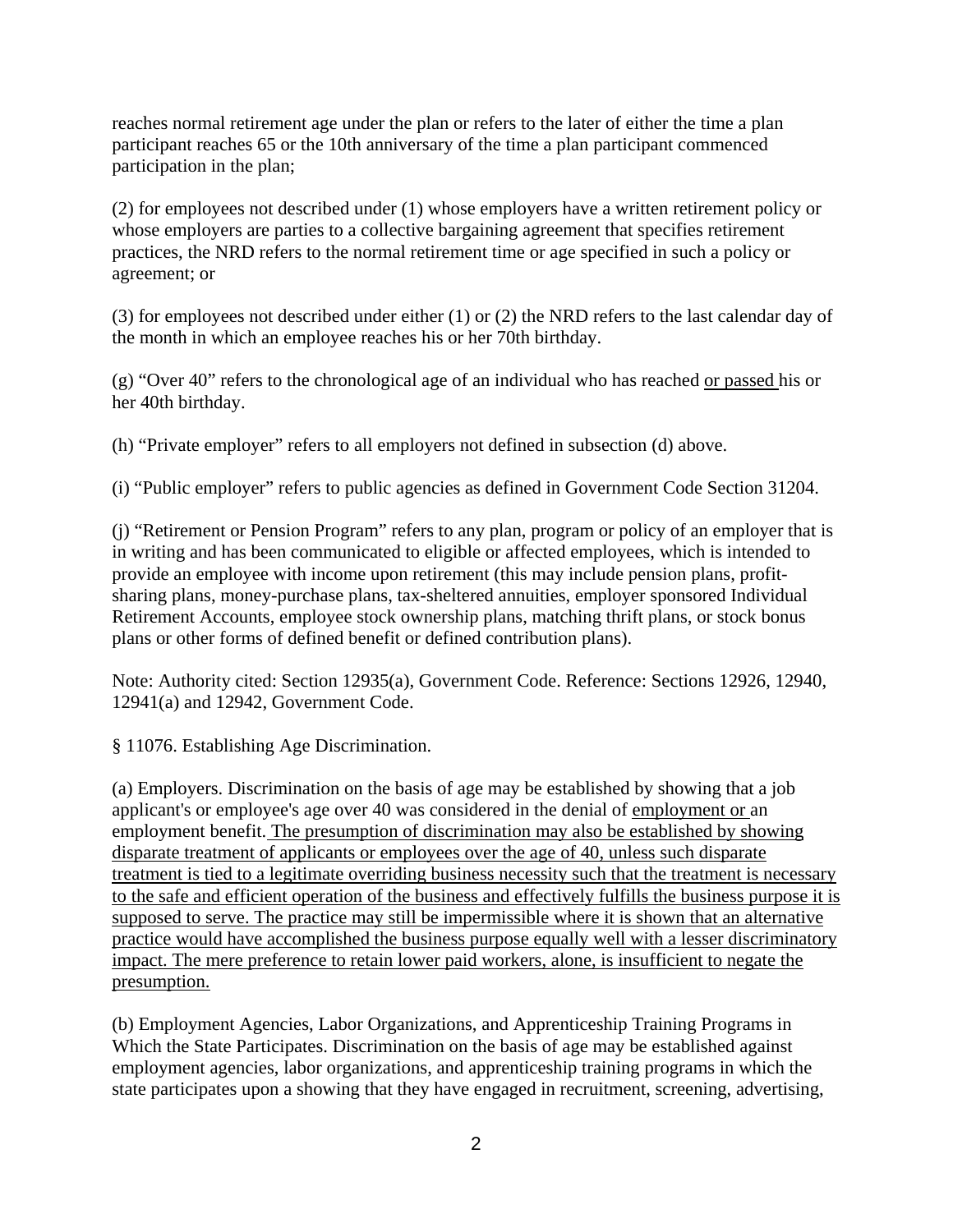training, job referral, placement or similar activities that discriminate against an individual or individuals over 40.

Note: Authority cited: Section 12935(a), Government Code. Reference: Sections 12920,  $12926(e)$ , (d) and (e), and  $12941$ , Government Code.

§ 11078. Pre-Employment Practices.

(a) Recruitment and Advertising.

(1) Recruitment. The provisions of section 11016(a) are applicable and are incorporated by reference herein.

Generally, during recruitment it is unlawful for employers to refuse to consider applicants because they are over 40 years of age. Examples of unlawful recruitment requirements are maximum experience limitations, the requirement that candidates by "digital natives" (an individual who grew up using technology from an early age), or the requirement that candidates maintain a college-affiliated email address. However, it is lawful for an employer to participate in established recruitment programs with high schools, colleges, universities and trade schools. It is also lawful for employers to utilize temporary hiring programs directed at youth, even though such programs traditionally provide disproportionately few applicants who are over 40. However, exclusive screening and hiring of applicants provided through the above recruitment or temporary programs will constitute discrimination on the basis of age if the programs are used to evade the Act's prohibition against age discrimination.

(2) Advertising. It is unlawful for an employer to either express a preference for individuals under 40 or to express a limitation against individuals over 40 when advertising employment opportunities by any means such as the media, employment agencies, and job announcements. Note: Authority cited: Section 12935(a), Government Code. Reference: Sections 12941 and 12942, Government Code.

§ 11079. Advertisements, Pre-Employment Inquiries, Interviews and Applications.

(a) Advertisements. Advertisements for employment that are drafted in such a way as to limit or deter employment of people over 40 are unlawful. Examples of prohibited advertisements include those that designate a preferred applicant age range or that include terms such as young, college student, recent college graduate, boy, girl, or others terms that imply youth.

(b) Pre-Employment Inquiries. Pre-employment inquiries that would result in the direct or indirect identification of persons on the basis of age are unlawful. Examples of prohibited inquiries are requests for date of birth or requests for graduation dates, excepting where age is bona fide occupational qualification for the position at issue. This provision applies to oral and written inquiries and interviews. (See section 11016(b), which is applicable and incorporated by reference herein.)